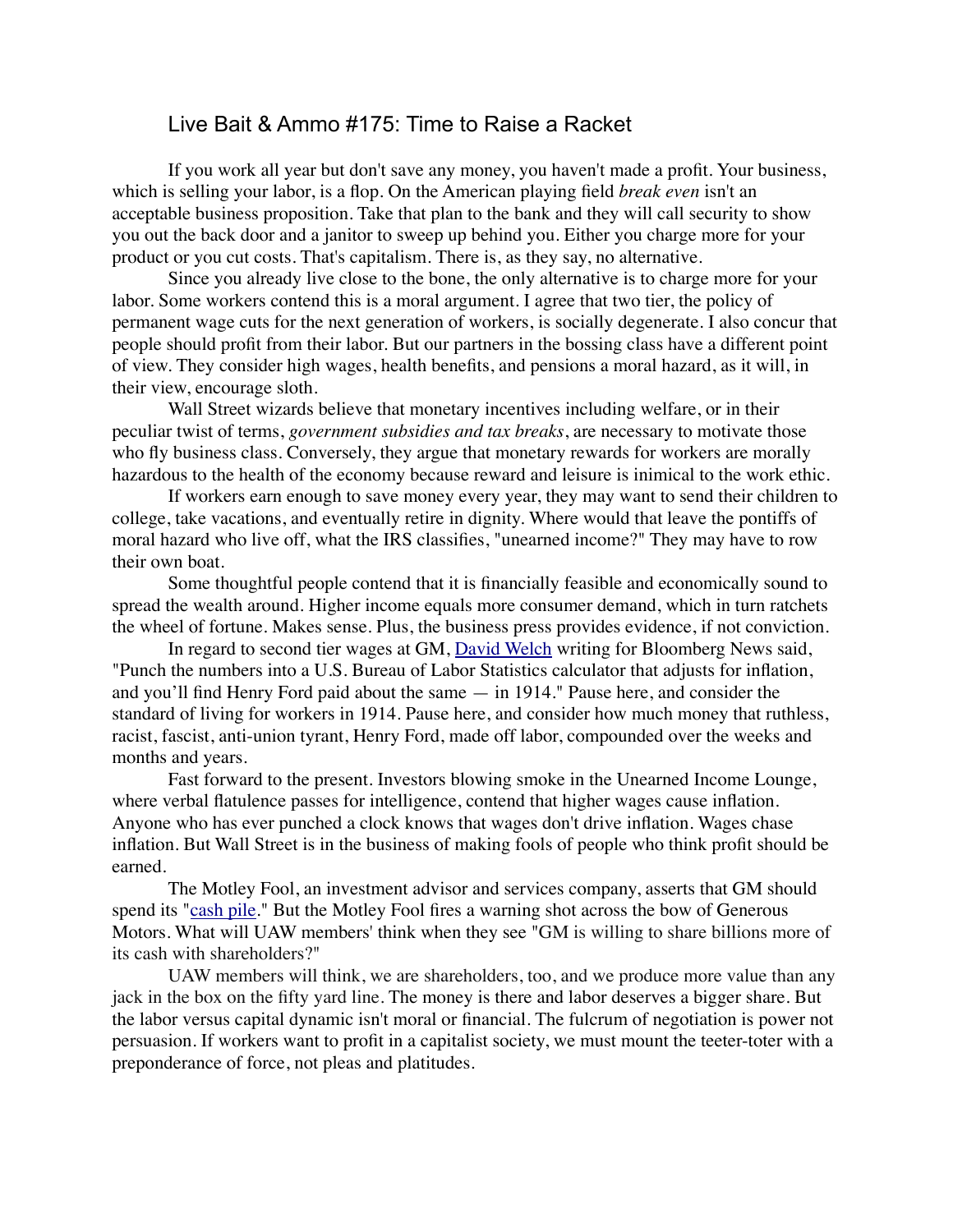"Power concedes nothing without demand," would sound like a cliche if the echoes weren't so profound. Neither moral nor financial arguments will convince the captains of capital to surrender a pound of ground. Strike or beg.

We can't blame investors for pursuing their dreams of a working class fractured by fratricidal policies like two tier. Nor can we blame union members for rebuking the traitors who bartered working class children like chattel under the yoke of "Concessions Save Jobs." UAW bureaucrats in the cradle of industrial unionism brought the debacle of Right to Work for Less upon themselves because cooperation with the bosses was too easy and lucrative for office-rats to resist.

The UAW promotes cooperation with bosses and competition between workers because the bureaucrats are paid off. Salaries, benefits, and expenses for UAW appointees are all reimbursed by an accounting gimmick the government calls a tax deductible charity organization. The corpo-rats funnel money through the wash and rinse cycle of "Joint Funds" into the pockets of union office-rats and it's all clean and legal as a lawyer's fingernails.

I have attended UAW Conventions since 1998. I never once heard a delegate demand two tier as a bargaining solution. I often heard delegates say that two tier is killing us. Nonetheless, UAW high hats delivered two tier as an ultimatum over and over again.

Two tier didn't begin in 2007. The sabotage of the working class began when the UAW abandoned parts plants to the camouflage of independent part suppliers isolated, by design, from solidarity. The sabotage was countersunk when unions retreated from the southern strategy with the excuse that civil war still rages in Dixie where, as the lazy asses say, "One can't talk sense to crazy."

Their definition of crazy is delivered from a podium of grandiosity immune from Einstein's dictum: *doing the same thing over and over again and expecting different results is the definition of insanity*. UAW organizers, in their own minds, never failed. Southern workers, they felt, just didn't get it.

Workers understand consistent, verifiable results better than scientists. We live it. Should anyone be surprised when we can smell bullshit covered with lies?

The best way to organize is to fight the boss and win, not kiss the boss's ass and grin. The UAW has delivered contracts that are essentially non-union in scope and economic impact. We don't need unions to cut wages, eliminate pensions, and hire temps. Why join a union that works for the boss?

If rank and file workers want a raise, we need to organize outside, above, and beyond the gelded office-rats in charge of negotiations with the boss.

In the second decade of the twentieth-first century workers feel buried alive in an avalanche of lies and weak excuses. The moral and economic arguments are razor sharp but facts won't penetrate the faith based engineers of capital accumulation. The fulcrum of change is power and the power of the working class is work not words.

Ratification of contracts is the most effective exercise of democracy in the union. Elections are as controlled in the labor movement as they are in the government. Contract time is when the ballot gains a voice that can be heard above the din of media hacks and corporate lackeys in union hats. It's time to raise a racket.

The threat of a strike gains credence when preparations commence months in advance. Management tries to build inventory to hedge against the threat of a strike. It's the rank and file's task to reduce inventory with slowdowns. Longshore workers didn't strike but they leveraged negotiations by hamstringing profits. Power was the persuader.